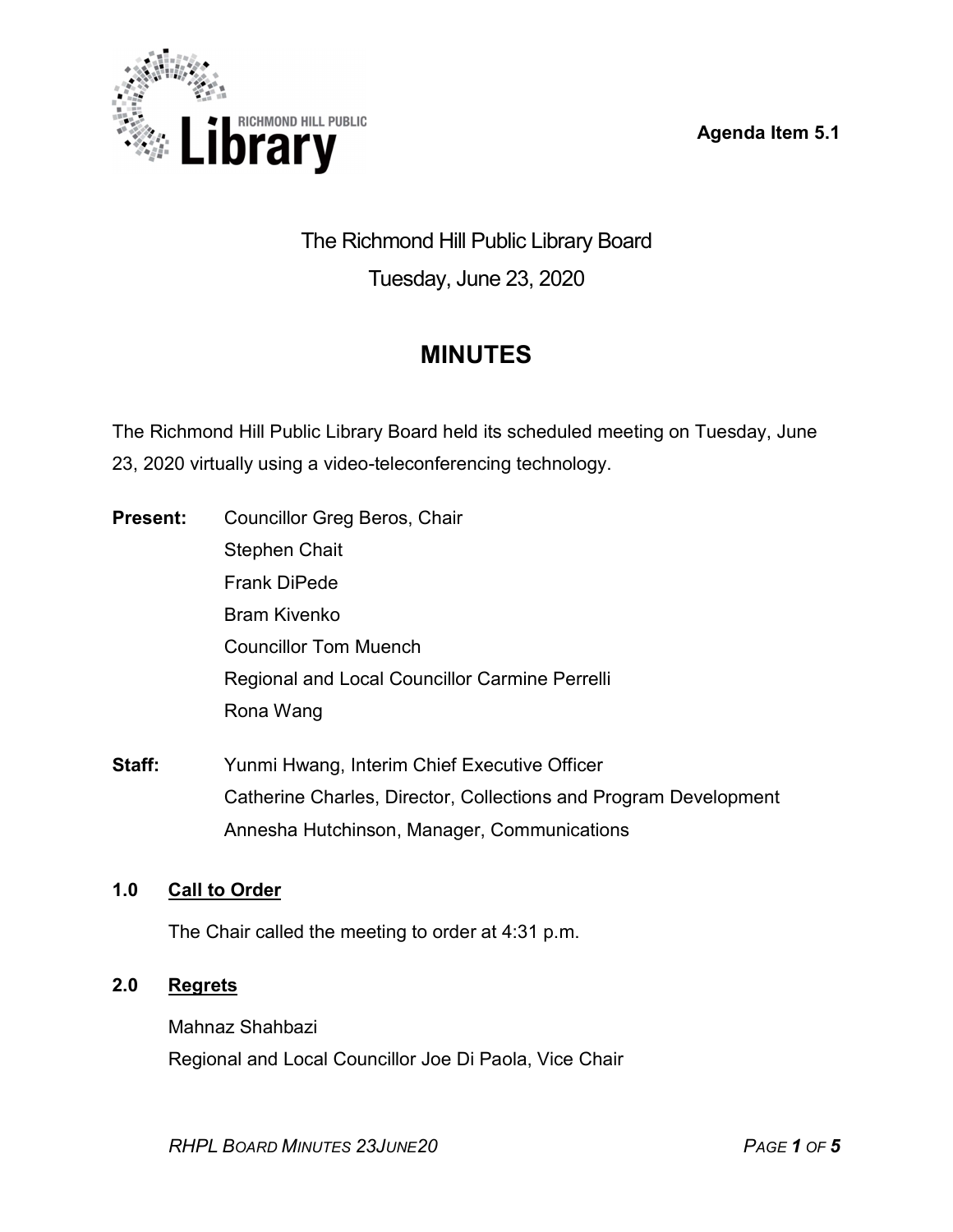## 3.0 Adoption of Agenda

Motion:

20:41

## Moved By:

R. Wong

## Seconded by:

S. Chait

THAT the Agenda of June 23, 2020 be adopted.

## CARRIED

# 4.0 Disclosure of Pecuniary Interest and the General Nature Thereof

There were no disclosures of pecuniary interest.

## 5.0 Minutes

## 5.1 Library Board Minutes – May 26, 2020

Motion:

 $20.42$ 

## Moved By:

S. Chait

# Seconded by:

Councillor T. Muench

THAT the Minutes of May 26, 2020 be adopted

# CARRIED UNANIMOUSLY

## 6.0 Correspondence

RHPL BOARD MINUTES 23JUNE20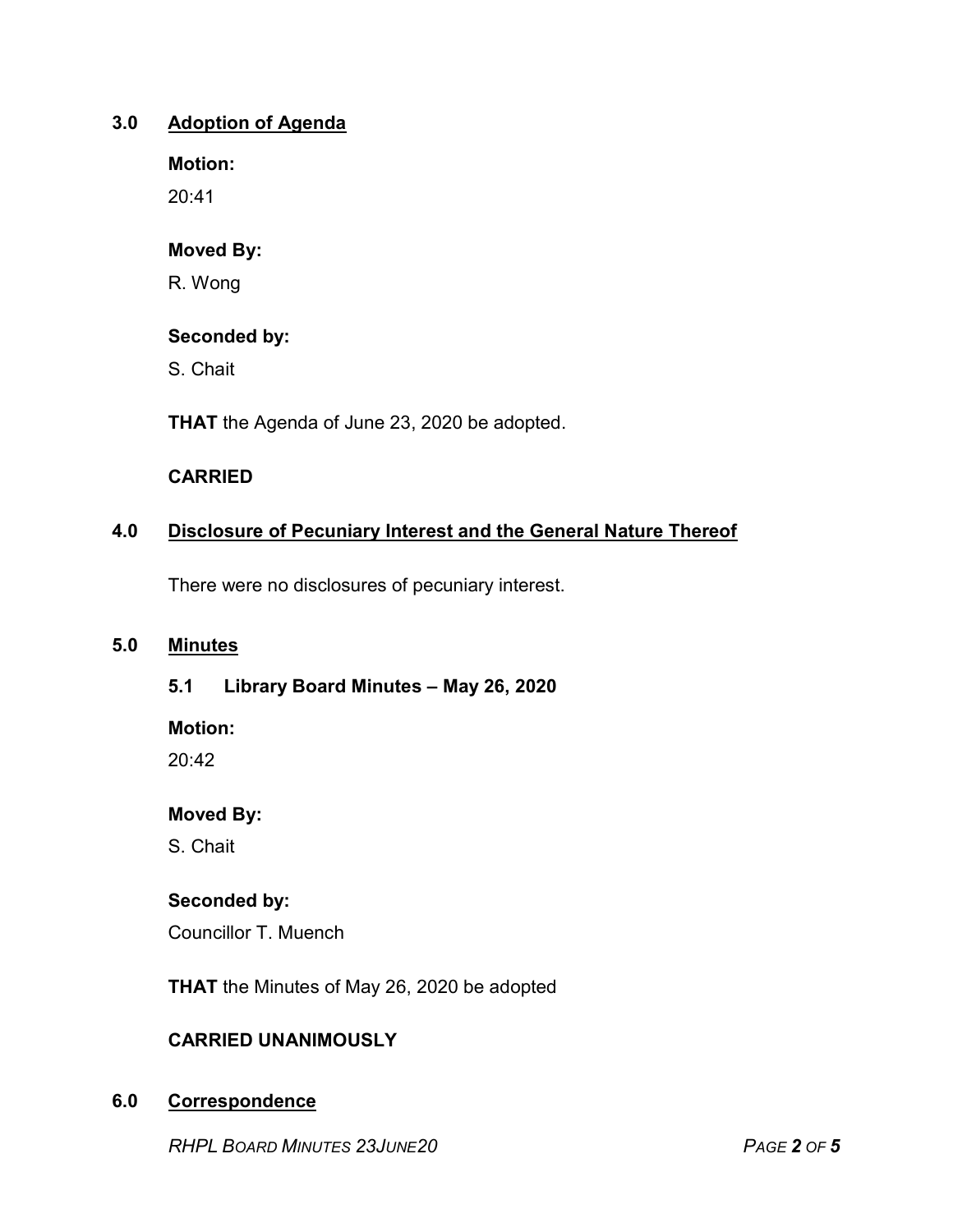## 7.0 Reports

Accessible documents can be accessed through the RHPL website > Your Library > About Us > Library Board

On a motion moved by S. Chait, seconded by Councillor T. Muench the Board consented to adopt all of the staff recommendations in items 7.1, 7.2 and 7.3 without further discussion or motions.

### 7.1 Report on RHPL's Response to COVID-19 SRLIB20.12

#### Motion:

20:43

#### Moved By:

S. Chait

#### Seconded by:

Councillor T. Muench

That the Report on RHPL's Response to COVID-19 dated June 23, 2020 be received; and

That the Library Board direct staff to work closely with the City of Richmond Hill to ensure RHPL's phased reopening aligns with the City; and

## CARRIED UNANIMOUSLY

## 7.2 2019 RHPL Report to the Community Report SRLIB20.13

Motion:

 $20.44$ 

## Moved By:

S. Chait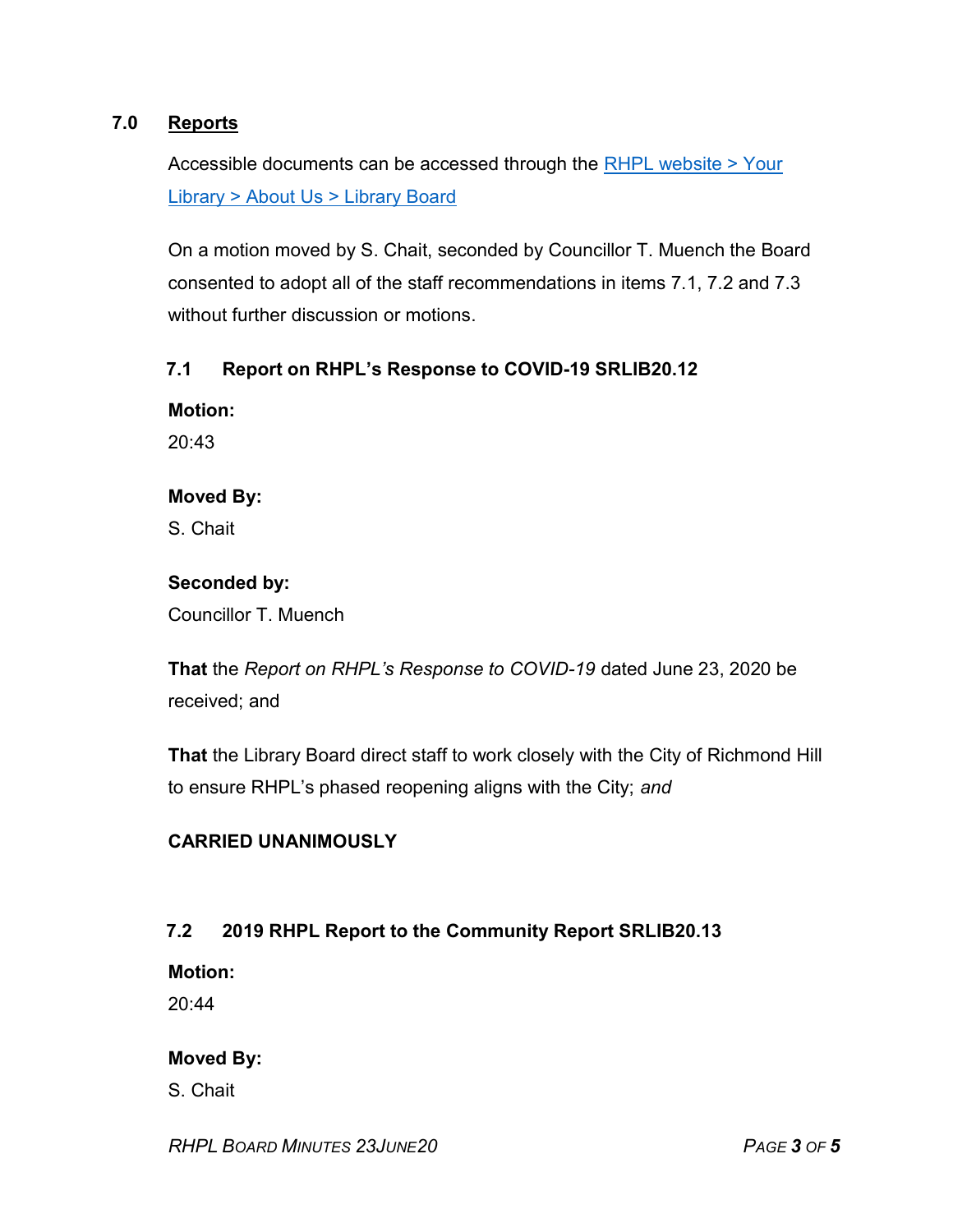## Seconded by:

Councillor T. Muench

That the 2019 Richmond Hill Public Library Community Report dated June 23, 2020 be received as information.

## CARRIED UNANIMOUSLY

## 7.3 Social Media Policy Update Report SRLIB20.14

Motion:

 $20.45$ 

## Moved By:

S. Chait

## Seconded by:

Councillor T. Muench

That the Library Board approve the revised Social Media Policy, dated June 23, 2020.

## 8.0 New Business

#### 9.0 Member Announcements

## 10.0 Date of Next Meeting

The next Regular Meeting of the Library Board will be held on:

Tuesday, September 22, 2020 at 7:30 p.m. Location to be confirmed.

## 11.0 Adjournment

Motion:

20:46